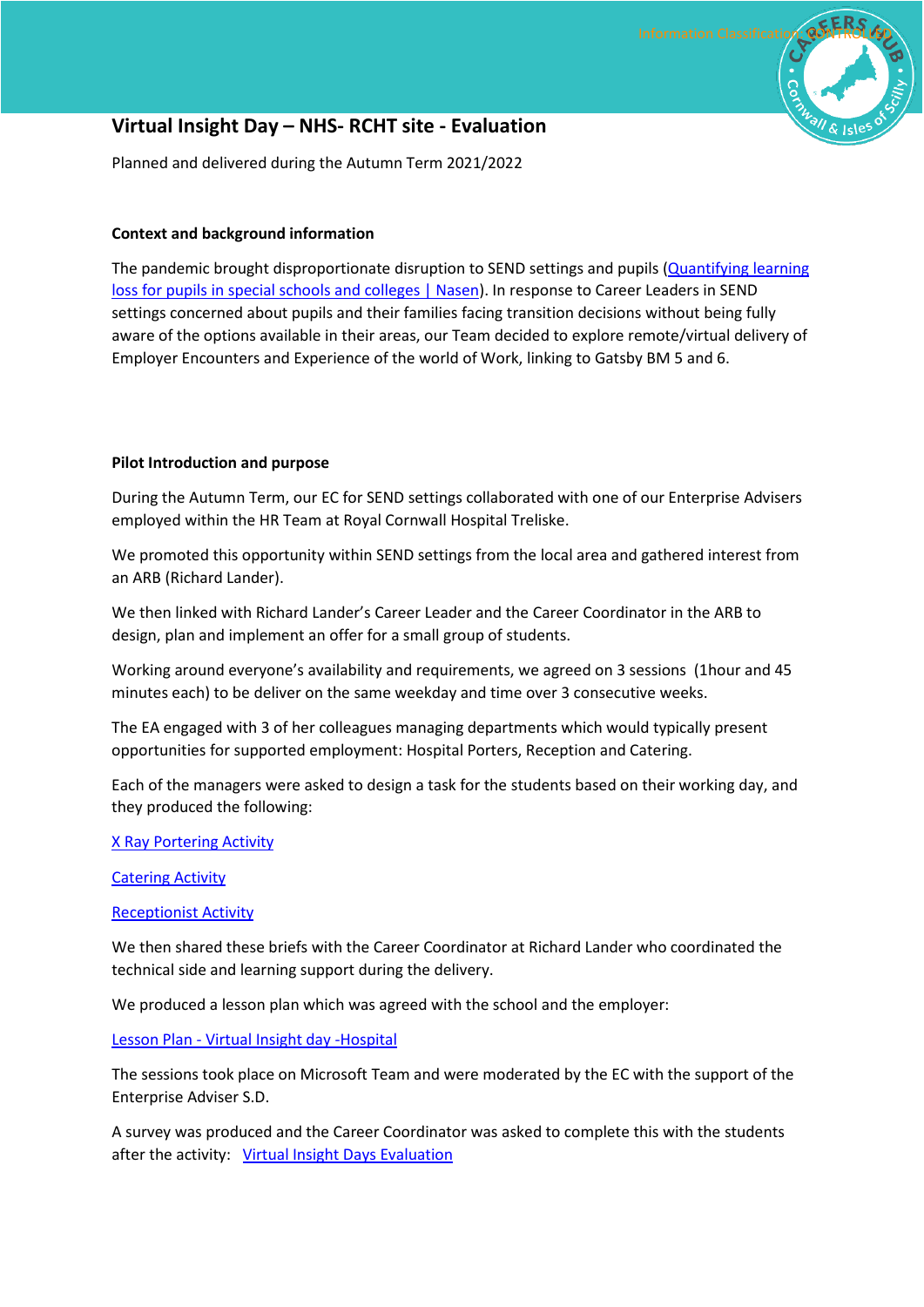

#### **Feedback Summary and Evaluation**

Survey results:

#### survey data (VWex insight Day RCHT)

Career Coordinator Feedback:

"Hi Francesco, what a great session, they really enjoyed listening to Mark and loved working on the task. Attached are evaluation forms which provoked a good discussion about skills needed in the workplace and if they would want to work in a hospital. I think the perception that you'll just see a lot of blood in a hospital needs addressing – surely there are jobs where you won't see much of it !! Something to discuss next time. Thank you for setting this up everyone, so worthwhile."

#### EC Feedback:

The biggest challenge was matching staff availability (for each department) with the school timetable. School staff availability was initially agreed; the EA asked department managers willing to collaborate to confirm availability for those dates. We had no idea about the student aspirations before starting the activity and when we asked this question as an "ice breaker" at the beginning of the first session, we soon realised that none of the students were gravitating around roles available within an hospital setting. Despite this the activity seemed to generate a good interaction. The students, from time to time, had the chance to interact with a HR professional (EA), Department Managers (1 or 2 at each of the 3 sessions) and myself, presenting their work and receiving feedback.

During the activity, they worked within their group with the support of school staff. This allowed everyone else involved to effectively commit only 45 minutes of their time during the delivery. If we add this to approx. 45 minutes needed to draft an activity, the total time required by operational staff can be quantified in 4.5 hours (3x1.5 hours), not including the time required for the triage. The verbal feedback received by the Hospital Staff involved has been positive and the EA reported that colleagues enjoyed the interaction with the students as well as seeing the value of the activity. The staff saw value and satisfaction in educating the young people about what s behind the scenes in an hospital setting. The students gained knowledge and experience which helped them to recognise skills and to understand situations they might find themselves facing either working in similar roles or as a patient/customer.

The survey was only completed once instead of after each session as planned; This is because staff felt the answer provided wouldn't have really changed. Data collection is something we will need to improve when planning similar activities. The sample is also too small to allow a meaningful data analysis.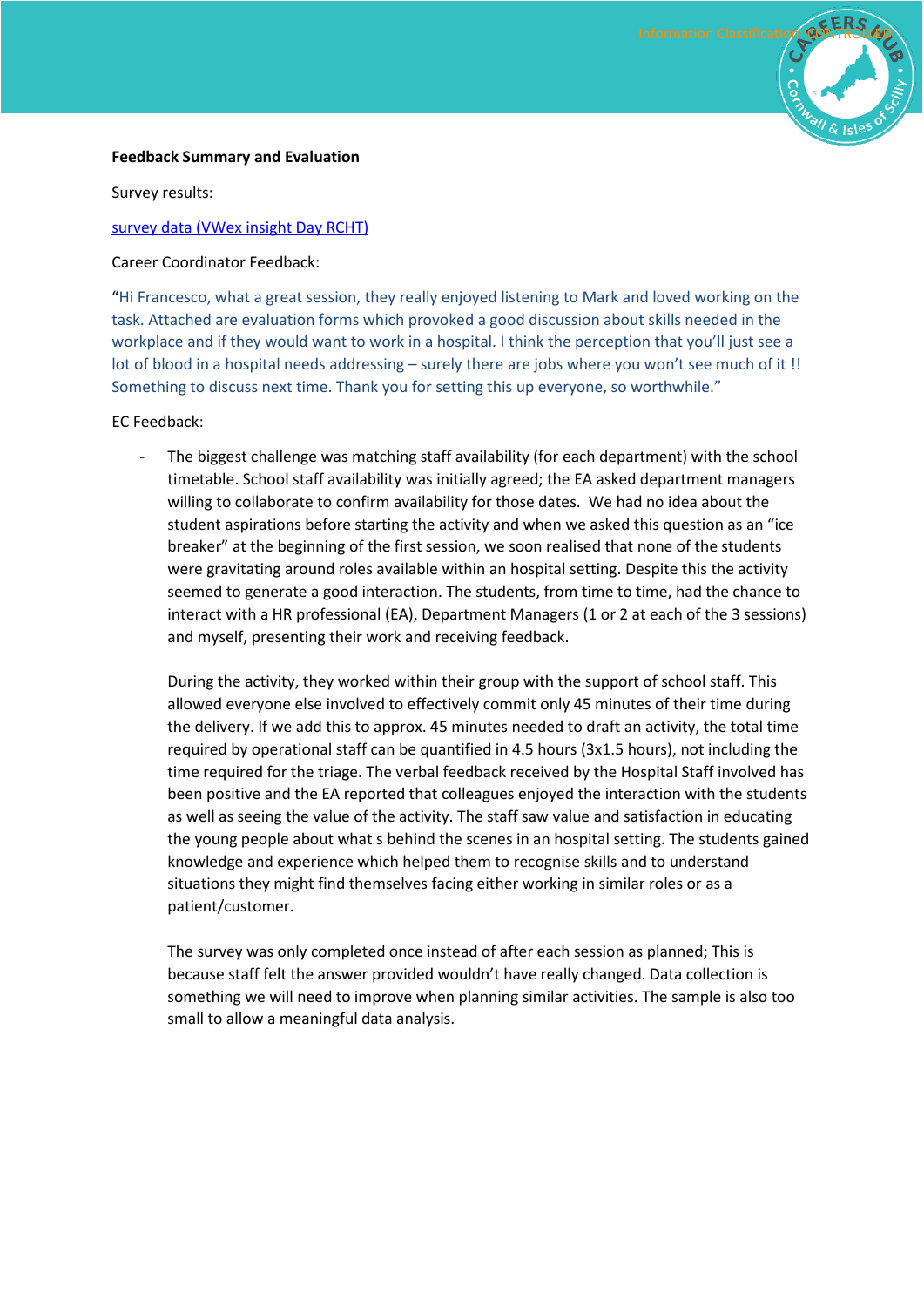

#### **Conclusion:**

This project allowed 5 students with additional support needs to access multiple employer encounters and apply skills to a real work situation. The project contributed towards meeting BM2,3,4,5,6. The material produced can be used with other small cohorts of SEND students and schools could be encouraged to link with their local hospital sites, benefitting from a resource already available. There is no cost and very low risk involved in this project, making this option quite attractive for schools. The natural progression for individual students aspiring to a career within an hospital setting would be to liaise with one of the departments to arrange an "in person" work experience for the following term/academic year. This experience will also help the students to decide in regard to the type of roles presented to them, providing information which could then help school staff to identify further work experience opportunities in different settings.

The project also helped students to identify and recognise skills and relate those to a work environment (see survey results).

Collaborating on similar projects, helps Hospitals and local NHS Trusts to achieve good E&D and Inclusion standards, justifying the time invested. This was something staff involved in the project highlighted through their verbal feedback.

#### **Follow up and suggestions:**

None of the students involved in this first Cohort expressed interest in an "on site" work experience – those would have been challenging to set up during this academic year due to the disruption caused by Covid infections.

When replicating the experience next year, we could look at a different and larger cohort which will hopefully include a few students aspiring to work in an hospital setting. This information could be gathered at the planning stage.

Covid permitting, small cohorts of students could arrange site visits to those departments, developing an ongoing engagement with their local NHS Trust. The engagement will benefit both schools and NHS Team, enhancing staff awareness around both careers and disability.

Data could be collected and recorded in order to measure and assess the impact of this model of work experience.